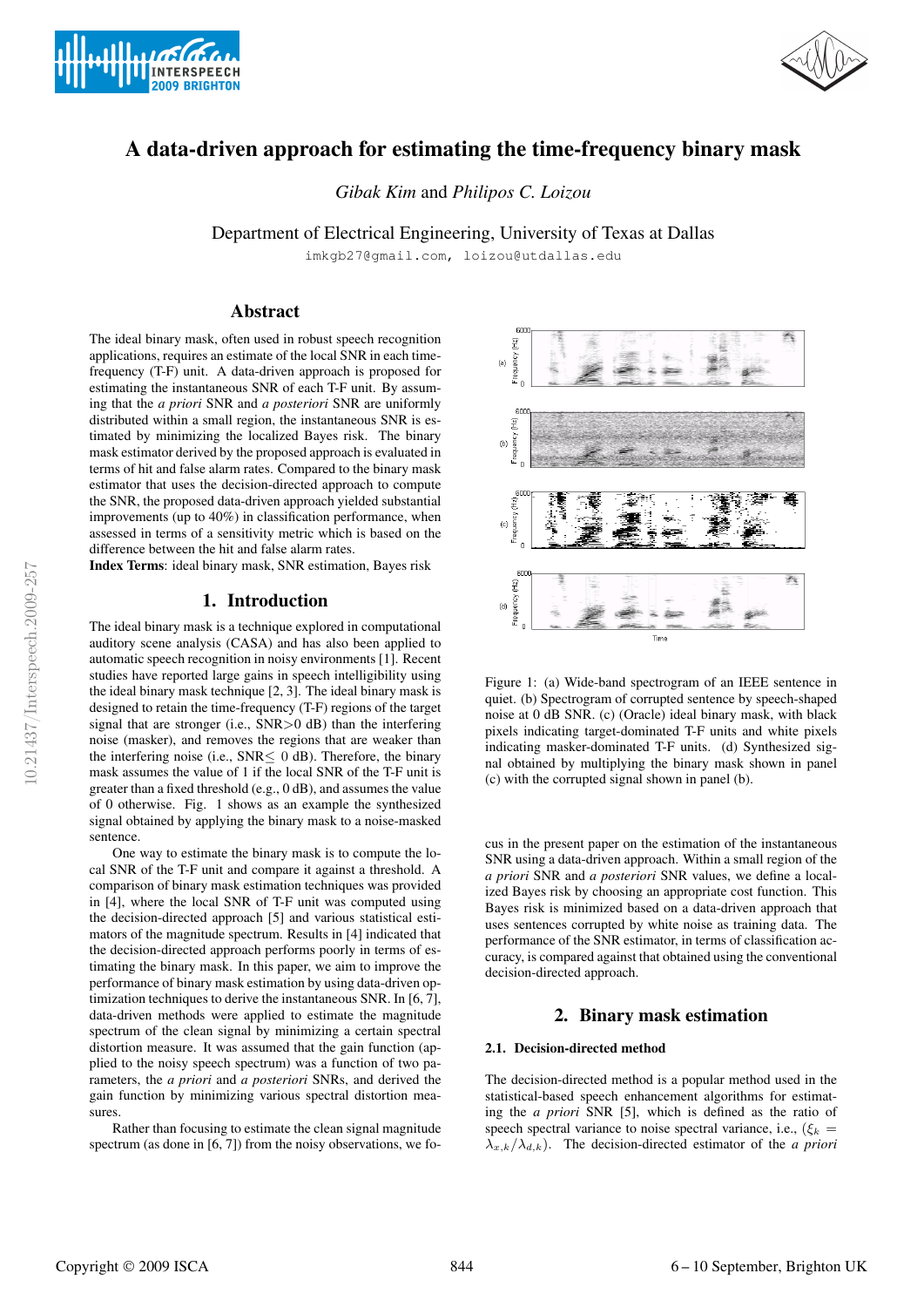SNR is given by:

$$
\hat{\xi}_k(m) = \alpha \frac{\hat{A}_k^2(m-1)}{\lambda_{d,k}(m-1)} + (1-\alpha) \max[\gamma_k(m) - 1, 0] \tag{1}
$$

where  $A_k(m-1)$  is the estimate of the magnitude spectrum at time  $(m - 1)$  and frequency bin k,  $\alpha$  is a smoothing constant  $(\alpha = 0.98)$  and  $\gamma_k$  is the *a posteriori* SNR defined as the ratio of noisy speech spectral amplitude  $(R_k)$  to the estimated noise variance  $(\gamma_k = R_k/\lambda_{d,k})$ . The estimate of the speech spectral amplitude  $\hat{A}_k$  is obtained by applying a gain function  $G(\cdot)$  to  $R_k$  as follows:

$$
\hat{A}_k(m) = G\left(\hat{\xi}_k(m), \gamma_k(m)\right) \cdot R_k(m). \tag{2}
$$

where the gain function  $G(\cdot)$  is usually a non-linear function of *a priori* SNR  $\zeta_k(m)$  and *a posteriori* SNR  $\gamma_k(m)$ .

#### 2.2. Localized Bayes risk minimization

Previously, data-driven methods were used to derive the gain function in Eq. 2 needed for estimating the clean speech spectral amplitude [6, 7]. While Fingscheidt *et al.* [7] have used a large corpus of clean speech and noise data to train frequencydependent gain functions for a specific noise environment, Erkelens *et al.* [6] have proposed frequency-independent and environment-independent gain functions trained with white noise corrupted data at a wide range of SNR levels. In both approaches, the gain functions were expressed as a function of the *a priori* and *a posteriori* SNRs and derived by minimizing a spectral distortion measure. The data-driven gain functions were stored in look-up tables indexed by the *a posteriori* and *a priori* SNRs, and retrieved to estimate the spectral amplitude of clean speech.

We propose to estimate the instantaneous SNR  $(\zeta_k)$  based on information provided by the *a priori* SNR and *a posteriori* SNR values. We denote the estimator of the instantaneous SNR as  $\hat{\zeta}_k$ , and we let  $\varepsilon = \zeta_k - \hat{\zeta}_k$  denote the error of the instantaneous SNR estimator. For a given cost function  $\mathcal{C}(\varepsilon)$ , the Bayes risk  $R$  is defined as [8]:

$$
\mathcal{R} = E[\mathcal{C}(\varepsilon)] \tag{3}
$$

$$
= \int\int\int\int \mathcal{C}(\zeta_k - \hat{\zeta}_k)p(\hat{\xi}_k, \gamma_k, \zeta_k)d\hat{\xi}_k d\gamma_k d\zeta_k \tag{4}
$$

$$
= \int \int \int \mathcal{C}(\zeta_k - \hat{\zeta}_k) p(\zeta_k | \hat{\xi}_k, \gamma_k) d\zeta_k p(\hat{\xi}_k, \gamma_k) d\hat{\xi}_k d\gamma_k
$$
\n(5)

where all the SNRs  $(\zeta_k, \hat{\zeta}_k, \hat{\zeta}_k, \gamma_k)$  are represented in dB. We segment  $\hat{\xi}_k$  and  $\gamma_k$  into a small region, and we assume that the joint density  $p(\hat{\xi}_k, \gamma_k)$  is uniform within this small region. If  $\hat{\xi}_k$ and  $\gamma_k$  fall into cell  $(i, j)$ , we can write the localized Bayes risk as:

$$
\mathcal{R}_{i,j} = \int \mathcal{C}(\zeta_k^{(i,j)} - \hat{\zeta}_k^{(i,j)}) p(\zeta_k^{(i,j)} | \hat{\xi}_k^{(i,j)}, \gamma_k^{(i,j)}) d\zeta_k^{(i,j)} \tag{6}
$$

where  $\zeta_k(i, j)$  denotes the SNR of region  $(i, j)$ . The SNR estimator can be obtained by minimizing the localized Bayes risk  $(\mathcal{R}_{i,j})$ . The following cost function was chosen in our study:

$$
\mathcal{C}(\zeta_k^{(i,j)} - \hat{\zeta}_k^{(i,j)}) = \left| \zeta_k^{(i,j)} - \hat{\zeta}_k^{(i,j)} \right|^{\frac{1}{\beta}} \tag{7}
$$

where  $\beta$  is a compression coefficient of the error. If  $\beta = 1/2$ , the cost function is quadratic and the localized Bayes risk is the



Figure 2: The segmentation of the *a priori* SNR and *a posteriori* SNR values into cells.

mean squared error. In this case, the mean of the posterior pdf is the MMSE estimator and is given by:

$$
\hat{\zeta}_{k,MMSE}^{(i,j)} = \int \zeta_k^{(i,j)} p(\zeta_k^{(i,j)} | \hat{\xi}_k^{(i,j)}, \gamma_k^{(i,j)}) d\zeta_k^{(i,j)}.
$$
 (8)

In the case of  $\beta = 1$ , the cost function penalizes errors proportionally. As  $\beta$  increases, the cost function approaches a "hit-ormiss" cost function leading to a maximum *a posteriori* (MAP) estimator:

$$
\hat{\zeta}_{k,MAP}^{(i,j)} = \underset{\zeta_k^{(i,j)}}{\arg \max} p(\zeta_k^{(i,j)} | \hat{\xi}_k^{(i,j)}, \gamma_k^{(i,j)}).
$$
 (9)

Without making any assumptions about the posterior pdf  $p(\zeta_k^{(i,j)} | \hat{\xi}_k^{(i,j)}, \gamma_k^{(i,j)})$ , we compute the localized Bayes risk using a data-driven approach as follows. First, we partition the  $\hat{\xi}_k$ and  $\gamma_k$  values, ranging from -39 dB to 20 dB and -29 dB to 30 dB respectively, in steps of 1 dB. Thus, each  $(\hat{\xi}_k, \gamma_k)$  pair falls into one of 3600 cells  $(60 \times 60)$  (see example in Fig. 2). As we are interested in deriving a frequency-independent SNR estimator,  $(\xi_k, \gamma_k)$  pairs from different frequency bins can fall into the same cell. In the training stage, white noise is added to the clean signals at various SNR levels. The MMSE estimator [5] is used to obtain the magnitude spectrum, and from that, the SNR  $\hat{\xi}_k$ is estimated using the decision-directed approach (Eq. 1). For each frame and each frequency bin, we have a  $(\hat{\xi}_k^{(i,j)}, \gamma_k^{(i,j)})$ pair which falls into the cell  $(i, j)$ . Concurrently, the true instantaneous SNRs  $(\zeta_k^{(i,j)})$  are collected for the corresponding cell  $(i, j)$  from the whole training data set. Fig. 3 shows example posterior SNR distributions for different cells derived from the training data. We approximate the localized Bayes risk as follows:

$$
\tilde{\mathcal{R}}_{i,j} = \frac{1}{M_{i,j}} \sum_{m=1}^{M_{i,j}} \left| \zeta^{(i,j)}(m) - \hat{\zeta}^{(i,j)} \right|^{\frac{1}{\beta}} \tag{10}
$$

where  $M_{i,j}$  is the number of data points falling into cell  $(i, j)$ during the training. In the data-driven approach, the expectation of the cost function with respect to the posterior pdf (Eq. 6) is approximated by the average of the cost function over the training data falling into cell  $(i, j)$ . Note that the subscript 'k' was omitted in the above equation since a frequency-independent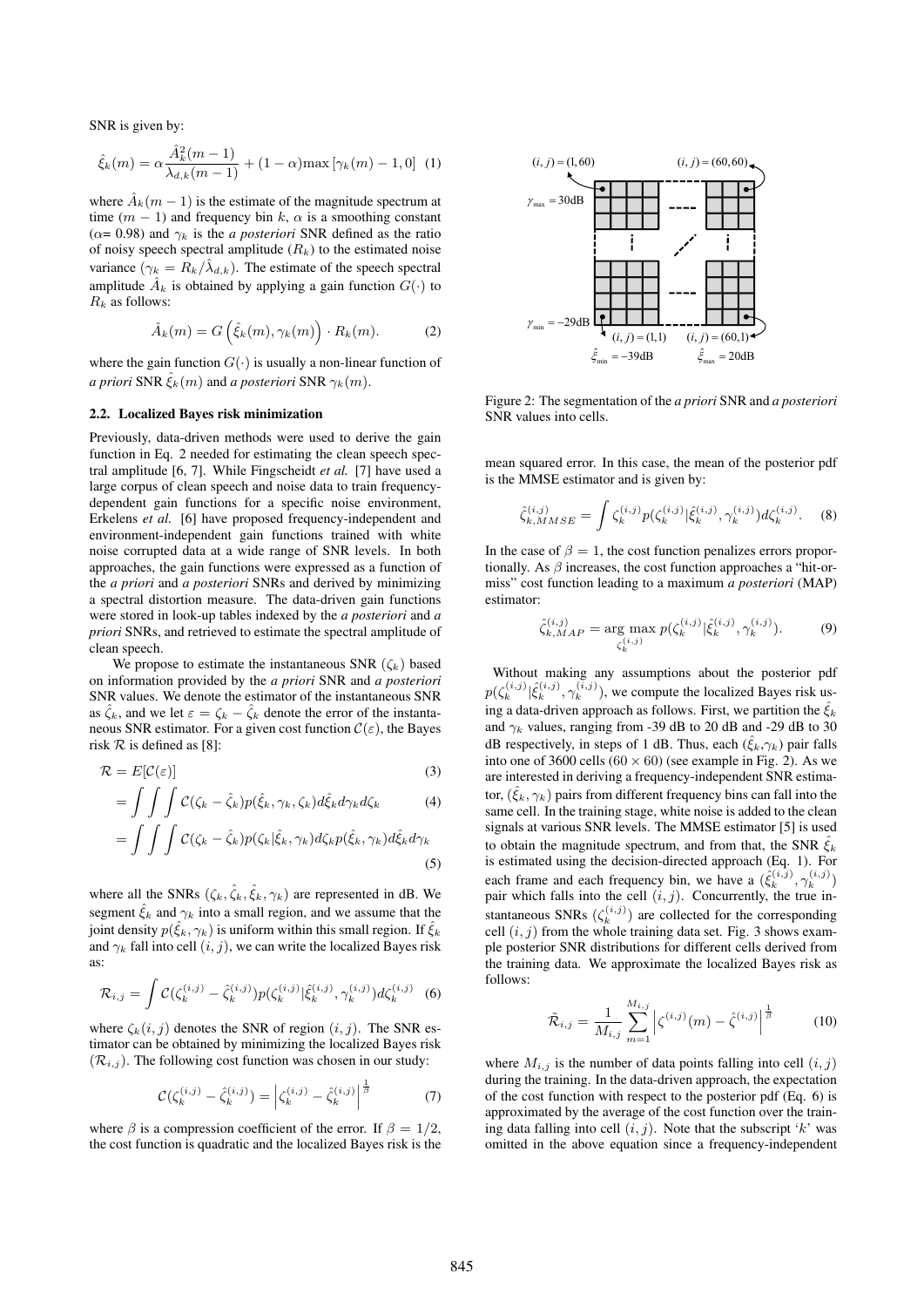

Figure 3: Example posterior SNR distributions  $p(\zeta^{(i,j)}|\hat{\xi}^{(i,j)}, \gamma^{(i,j)})$  for different cells  $(i,j)$  derived from training data.

SNR estimator is pursued. Finally, a grid search is employed to find an SNR estimator  $\hat{\zeta}^{(i,j)}$  that minimizes  $\tilde{\mathcal{R}}_{i,j}$ . The resulting SNR values  $\hat{\zeta}^{(i,j)}$  are stored in a 60 × 60 matrix.

After the training stage, the following procedure is taken to estimate the binary mask. First, the *a priori* and *a posteriori* SNRs are estimated using the decision-directed approach (see Eq. 1) for each frequency bin. Then, the corresponding cell  $(i, j)$  indexed by the *a priori* and *a posteriori* SNR pairs is looked up to retrieve the corresponding SNR  $\hat{\zeta}^{(i,j)}$ . Finally, the time-frequency binary mask is estimated by comparing the estimated instantaneous SNR against a threshold. In our study, the SNR threshold was set to 0 dB. Note that during the training stage, some cells  $(i, j)$  might not be occupied frequently and  $M_{i,j}$  may not be large enough to produce a reliable estimator. Hence, in those instances where the  $M_{i,j}$  is too small (e.g., < 2500), the decision-directed approach is used.

## 3. Experimental results

#### 3.1. Materials and procedure

Sentences were taken from the IEEE database [9]. The IEEE sentences are phonetically balanced with relatively low wordcontext predictability. The sentences were produced by one male speaker in a sound-proof booth using Tucker Davis Technologies (TDT) recording equipment. The recordings are available from [10]. The speech material was originally recorded at a sampling rate of 25 kHz and downsampled to 12 kHz.

In the training stage, white noise was added to 390 sentences (∼17 min) at overall SNRs ranging from -15 dB to +25 dB, in steps of 5 dB. For the test, three types of noise were used: babble, factory noise, speech-shaped noise. The babble was taken from the Auditec CD (St. Louis, MO) which was recorded by 20 talkers with equal number of male and female speakers. The factory noise was taken from the NOISEX database [11] and the speech-shaped noise was stationary having the same long-term spectrum as the speech signal collected in the IEEE corpus. For testing, 60 sentences (not used in the training stage) were used. Noise was added to the IEEE sentences at 0 dB SNR.

The sentences were segmented (Hanning window) into overlapping frames of 384 samples (32 ms) with 50% overlap. The noise estimation algorithm proposed in [12] was used for estimating the noise variance in Eq. 1.

## 3.2. Evaluation

To quantify the accuracy of the proposed binary mask estimation algorithm, we computed the hit (HIT) and false alarm rates (FA). HIT and FA rates were computed by comparing the estimated binary mask against the (oracle) ideal binary mask. The performance is tabulated in Table 1 as a function of  $\beta$ , the compression coefficient of the error in the cost function (Eq. 7). For comparative purposes, Table 1 also includes the results obtained using the decision-directed approach, which is denoted as "DD". When the error is compressed with higher order of compression coefficient  $\beta$ , both the HIT and FA rates increase. Perceptually, the two types of errors that can be introduced, namely miss (=1-HIT) and false alarm, are not equivalent [3]. This is so, because the false alarm errors will possibly introduce more noise distortion, as T-F units that would otherwise be zeroed out (presumably belonging to the masker) would now be retained. The miss errors will likely introduce speech distortion, as theses errors are responsible for zeroing out T-F units that are dominated by the target signal and should therefore be retained. To account for the combined effect of both errors (miss and false alarm), we propose the use of the difference metric, HIT-FA, for predicting the intelligibility of speech synthesized using the estimated binary masks. A modestly high correlation ( $r = 0.80$ ) between this metric and speech intelligibility was found in our previous work [13]. The difference metric (HIT-FA) is tabulated in Table 1 and also plotted in Fig. 4.

Other noise estimation methods (e.g., MCRA [14]) could potentially be used for estimating the noise variance in Eq. 1. A similar pattern in performance was observed as shown in Fig. 4 when the MCRA method [14] was used. Lower performance (in terms of HIT-FA) was observed, however, when the MCRA method [14] was used.

## 4. Conclusions

We proposed a binary mask estimation technique which compares the estimate of the instantaneous SNR of each T-F unit against a predefined threshold. The instantaneous SNR was derived by minimizing the localized Bayes risk using a data-driven approach. The proposed binary mask estimator was evaluated in terms of hit and false alarm rates, which were computed by comparing the estimated binary mask against the (oracle) ideal binary mask. The experimental results showed that the proposed method yields substantial improvements in the difference metric, HIT-FA, relative to the conventional decision-directed method used for estimating the SNR.

# 5. Acknowledgements

This research was supported by Grant No. R01 DC007527 from National Institute of Deafness and other Communication Disorders, NIH.

#### 6. References

- [1] D. L. Wang and G. J. Brown, *Computational auditory scene analysis: Principles, algorithms, and applications*. Hoboken, NJ: Wiley & IEEE Press, 2006.
- [2] D. Brungart, P. Chang, B. Simpson, and D. Wang, "Isolating